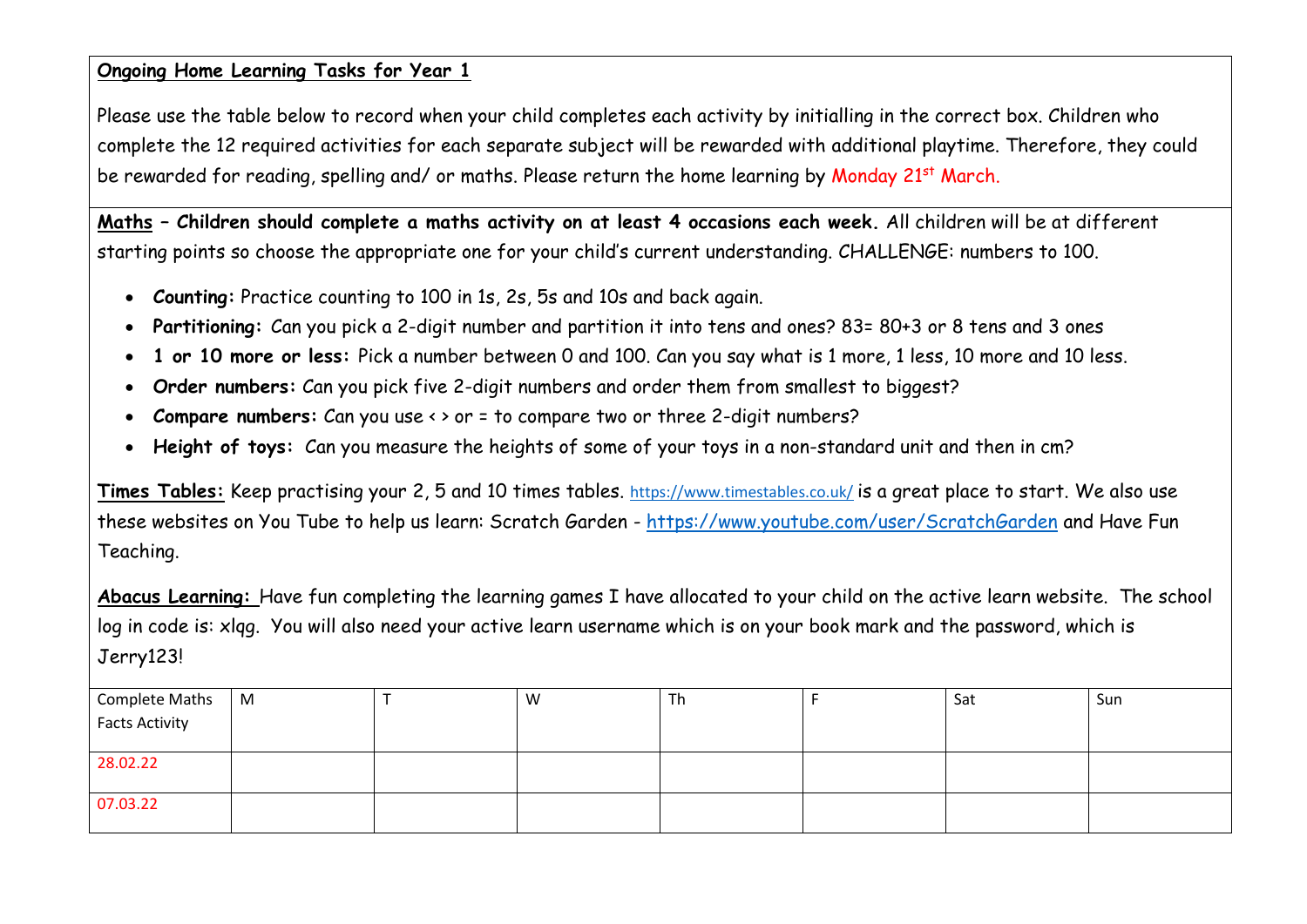| 14.03.22                                                                                                                                                                                                                                                                                                                                                                                                                                                                                                                                                                                              |   |  |   |           |   |     |     |  |  |  |  |
|-------------------------------------------------------------------------------------------------------------------------------------------------------------------------------------------------------------------------------------------------------------------------------------------------------------------------------------------------------------------------------------------------------------------------------------------------------------------------------------------------------------------------------------------------------------------------------------------------------|---|--|---|-----------|---|-----|-----|--|--|--|--|
| English-Reading                                                                                                                                                                                                                                                                                                                                                                                                                                                                                                                                                                                       |   |  |   |           |   |     |     |  |  |  |  |
| Read aloud and discuss your book with an adult using the questions in the back of your reading record and on your book mark,<br>at least 4 times each week. Continue to complete your bookworm sheets for the Rivenhall Rainbow Reading Challenge.<br>Complete your Fabulous Fluency Reading each week. Remember, you need to read it to at least five people (sheep and pets<br>count) and get them to sign it. Don't forget to test your comprehension and answer the questions.<br>Read your Library book.<br>Practice recognising your blends and high frequency words in your flip cards, daily. |   |  |   |           |   |     |     |  |  |  |  |
| Reading Aloud to<br>an adult                                                                                                                                                                                                                                                                                                                                                                                                                                                                                                                                                                          | M |  | W | <b>Th</b> |   | Sat | Sun |  |  |  |  |
|                                                                                                                                                                                                                                                                                                                                                                                                                                                                                                                                                                                                       |   |  |   |           |   |     |     |  |  |  |  |
| 28.02.22                                                                                                                                                                                                                                                                                                                                                                                                                                                                                                                                                                                              |   |  |   |           |   |     |     |  |  |  |  |
| 07.03.22                                                                                                                                                                                                                                                                                                                                                                                                                                                                                                                                                                                              |   |  |   |           |   |     |     |  |  |  |  |
| 14.03.22                                                                                                                                                                                                                                                                                                                                                                                                                                                                                                                                                                                              |   |  |   |           |   |     |     |  |  |  |  |
| English- Spelling - Complete a spelling task at least four times a week.<br>Practise the spellings on the national Year 1 common exception words list.<br>Practise your weekly spellings. Can you put each word into a sentence? How many times can you write each word in 30<br>seconds? Can you put your spellings into rainbow colours? Can you spot the spellings in your reading books?<br>Practice using the phonics blends: 'ey,' 'y,' 'ie,' 'i-e,' 'ow' and 'o-e,' to spell words.                                                                                                            |   |  |   |           |   |     |     |  |  |  |  |
| Spelling practice                                                                                                                                                                                                                                                                                                                                                                                                                                                                                                                                                                                     | M |  | w | Th        | F | Sat | Sun |  |  |  |  |
| 28.02.22                                                                                                                                                                                                                                                                                                                                                                                                                                                                                                                                                                                              |   |  |   |           |   |     |     |  |  |  |  |
| 07.03.22                                                                                                                                                                                                                                                                                                                                                                                                                                                                                                                                                                                              |   |  |   |           |   |     |     |  |  |  |  |
| 14.03.22                                                                                                                                                                                                                                                                                                                                                                                                                                                                                                                                                                                              |   |  |   |           |   |     |     |  |  |  |  |